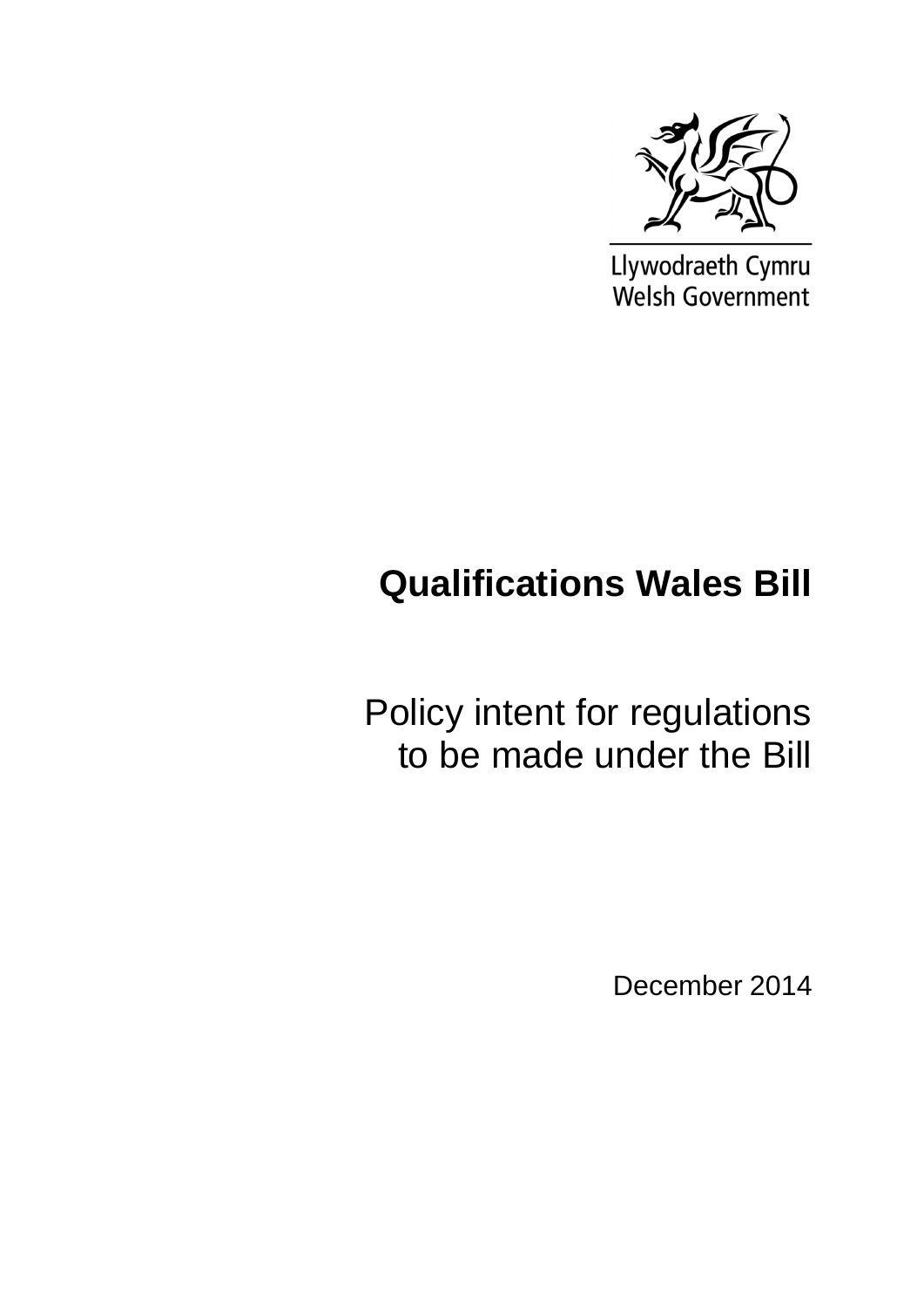## **POLICY INTENTION FOR PROPOSED REGULATIONS UNDER THE QUALIFICATIONS WALES BILL**

This document provides an indication of the current policy direction for regulations that the Welsh Ministers intend to make using the powers in the Qualifications Wales Bill.

The Qualifications Wales Bill provides for the establishment of a new independent body called 'Qualifications Wales' to be responsible for the regulation of awarding bodies and qualifications in Wales.

The new regulatory framework is set out on the face of the Bill. In respect of the order making power for commencement, section 55 of the Bill provides that certain provisions will come into force on the day on which the Act receives Royal Assent. The other provisions of the Bill will be commenced, by way of order, at such times as the Welsh Ministers consider appropriate or expedient.

The Bill provides the Welsh Ministers with three regulation making powers. The Welsh Government considers these regulation making powers to be essential in order to:

- (a) prescribe the means of determining the value of monetary penalties that Qualifications Wales is able to charge;
- (b) enable Welsh Ministers to propose orders specifying minimum requirements of certain qualifications in relation to curriculum matters; and
- (c) to enable the proposal of any necessary consequential and/or transitional (etc.) provisions.

In each case, regulations are the proposed route in order, also, to provide for future flexibility with regard to matters which may change from time to time.

This document represents a compilation of statements of policy intent in relation to the regulations which may be made under the Qualifications Wales Bill, if enacted.

This document should be read in conjunction with:

The Qualifications Wales Bill http://www.senedd.assembly.wales/mgIssueHistoryHome.aspx?IId=11777

The Explanatory Memorandum for the Qualifications Wales Bill http://www.senedd.assembly.wales/mgIssueHistoryHome.aspx?IId=11777

The Consultation and summary of responses - *Our qualifications: our future* http://wales.gov.uk/consultations/education/our-qualifications-ourfuture/?status=closed&lang=en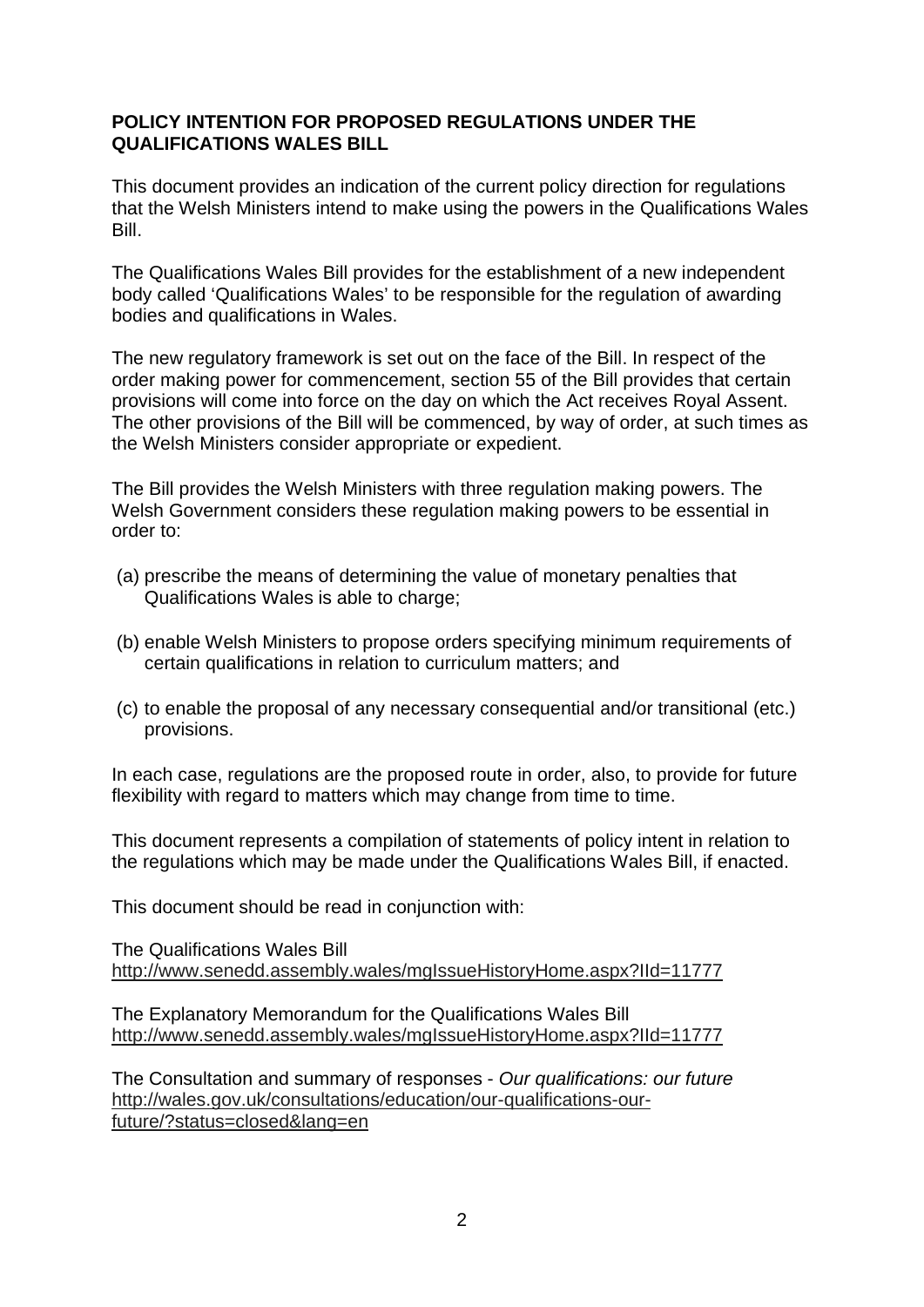| <b>REGULATIONS RELATING TO:</b>     | Power to specify minimum requirements |
|-------------------------------------|---------------------------------------|
| BILL PART:                          | Part 4 – Approval of Qualifications   |
| <b>SECTION</b>                      | -21                                   |
| DESCRIPTION OF THE POWER/REGULATION |                                       |

This section gives the Welsh Ministers the power to make regulations that set out minimum requirements for a form of qualification that may be approved by Qualifications Wales. The requirements must relate to the knowledge, skills or understanding (essentially the 'subject content') that are required to be addressed by that qualification.

The Bill sets out a number of conditions which must be met before the Welsh Ministers may make these regulations. These conditions ensure that the regulations are only introduced where the Welsh Ministers are satisfied that it is necessary to specify the requirement with the purpose of ensuring that learners follow an appropriate curriculum for the reasonable needs of those persons. This need not necessarily be any published 'national curriculum' but the requirements set out in regulations must relate to knowledge, skills and understanding that the learner must demonstrate for the purpose of determining whether a person is to be awarded the qualification. Before making regulations specifying minimum requirements, the Welsh Ministers must consult Qualifications Wales and others, as appropriate, giving reasons for proposing to specify the minimum requirements.

### WHY THE REGULATION POWER IS REQUIRED

The Welsh Ministers retain responsibility for the curriculum and for policies in relation to skills for employment. It is important that qualifications for learners are designed to assess the learning (the knowledge, skills and understanding) that they are required to be taught – or that is deemed essential for them to learn. In the normal course of events it is expected that Qualifications Wales will ensure that the content requirements of qualifications are appropriate in relation to these needs. However, this regulation-making power will exist as a fall-back position in order that the Welsh Ministers may insist that specific elements of content are included that are appropriate for the reasonable needs of learners.

POLICY INTENTION OF THE REGULATIONS

The effect of introducing minimum requirements is that Qualifications Wales may not approve a form of that qualification unless it is satisfied that the qualification complies with the requirements set out in regulations. The draft regulations must follow the affirmative procedure and be approved by the National Assembly for Wales before they can be made and come into force.

Other relevant information (work to date, policy documents or ministerial statements)

Similar powers exist for the Secretary of State under sections 141-144 of the Apprenticeships, Skills, Children and Learning Act 2009.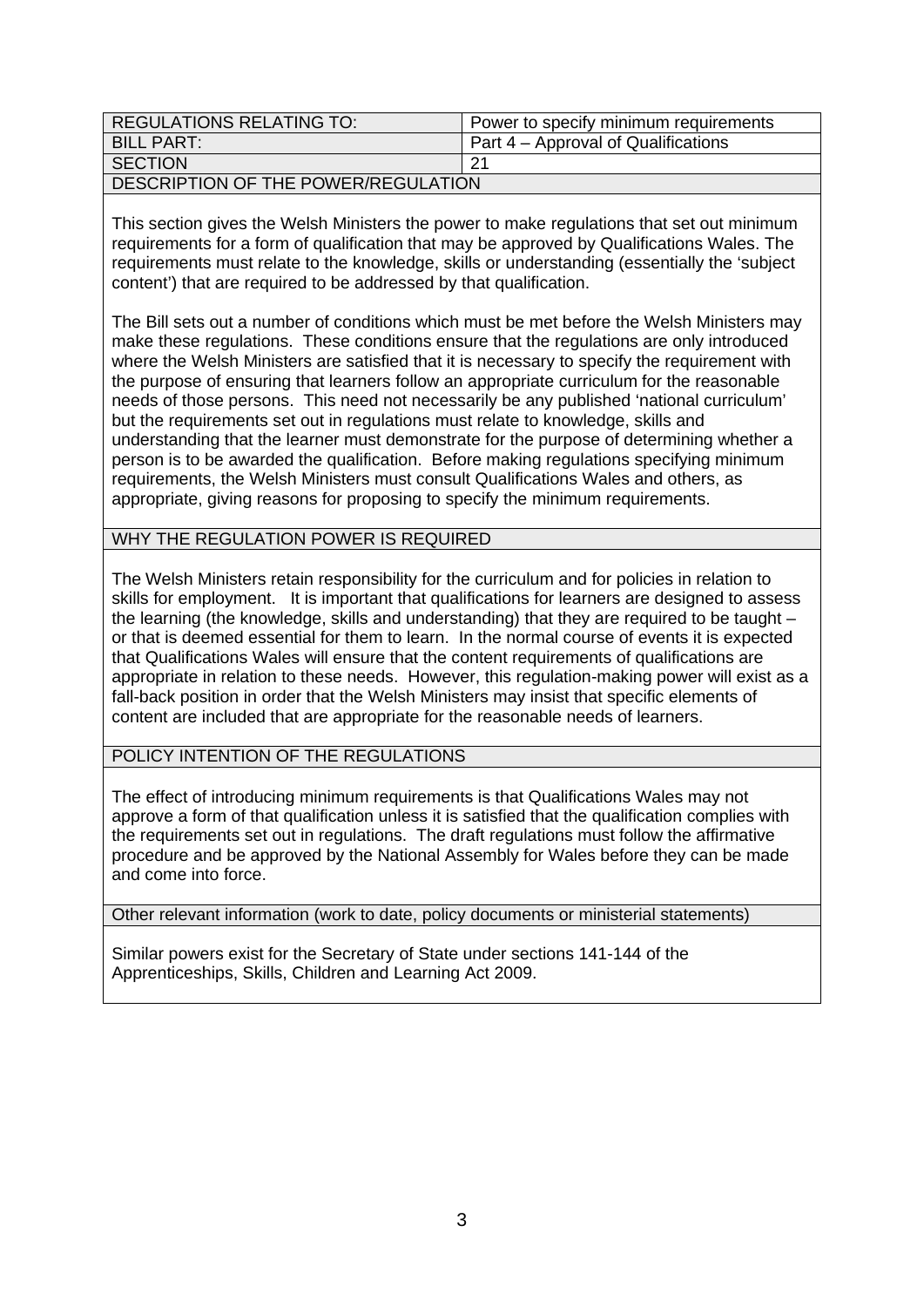| <b>REGULATIONS RELATING TO:</b>     | Power to impose monetary penalties          |
|-------------------------------------|---------------------------------------------|
| BILL PART:                          | Part $6-$                                   |
|                                     | <b>Enforcement powers of Qualifications</b> |
|                                     | Wales                                       |
| SECTION:                            | 33(3)                                       |
| DESCRIPTION OF THE POWER/REGULATION |                                             |

Section 33 enables Qualification Wales to impose a monetary penalty on an awarding body where it has failed to comply with a condition of recognition or approval, and sets out the requirements in relation to imposing such a penalty, including requirements on giving notice and having regard to any representations.

It also provides in subsection (3) for Welsh Ministers to make regulations on how Qualifications Wales must determine the amount to be paid. Regulations made by Welsh Ministers will set out requirements as to how the amount is to be calculated. These regulations are subject to the affirmative procedure.

### WHY THE REGULATION POWER IS REQUIRED.

Qualifications Wales may, if it considers that a body has failed to comply with a condition of its recognition or of any qualification approval, impose a penalty. The regulation power requires the Welsh Ministers to set limits on the amount of the monetary penalty.

#### POLICY INTENTION OF THE REGULATIONS

The regulations are intended to limit the range of the penalty that Qualifications Wales may impose on awarding bodies in Wales.

The powers that are currently in place enable Welsh Ministers to impose a monetary penalty of up to 10% of the total turnover of the awarding body in question: this limit was set in order to match the cap in place with regard to Ofqual's powers in England. However, officials are of the view that the figure of 10% of total turnover could be considered to be excessive – both for smaller and larger organisations – particularly given the small proportion of their business that may be conducted in Wales in many cases. Therefore, consideration is being given to a methodology for reaching a more proportionate approach to calculating a monetary penalty figure, which is to be set out in regulations.

Other relevant information (work to date, policy documents or ministerial statements)

The current Fining Policy of Welsh Ministers in relation to imposing monetary penalties on recognised awarding bodies can be viewed online, at:

http://wales.gov.uk/topics/educationandskills/qualificationsinwales/qualificationregulation/reg publication/regulations/?lang=en

The current limit of 10% of turnover is provided for in section 32AB of the Education Act 1997 and the Recognised Persons (Monetary Penalties) (Determination of Turnover) (Wales) Order 2012 (S.I. 2012/1248) sets out how turnover is calculated for these purposes.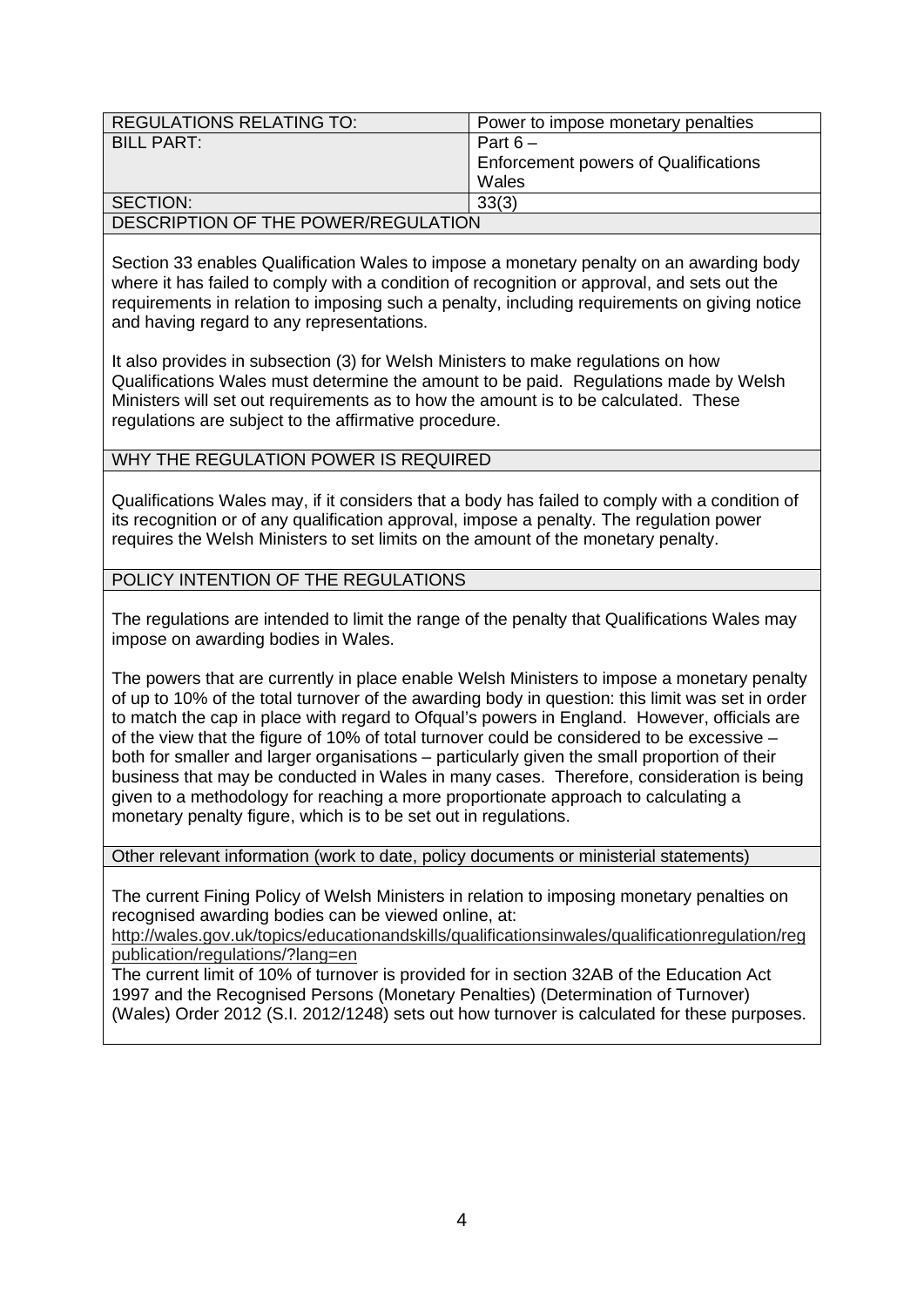| <b>REGULATIONS RELATING TO:</b>     | Power to make consequential and<br>transitional provision etc. |
|-------------------------------------|----------------------------------------------------------------|
| BILL PART:                          | Part 8 - General                                               |
| SECTION:                            | .54                                                            |
| DESCRIPTION OF THE POWER/REGULATION |                                                                |

This section empowers the Welsh Ministers to make regulations to provide for any supplemental, consequential, or incidental provision, or any transitional, transitory or saving provisions to give full effect to a provision of the Bill, or for the purposes of, or in consequence of, a provision of the Bill. Such regulations may amend, repeal or revoke any enactment, including secondary legislation and future enactments. Where they do amend primary legislation, the regulations will need to follow the affirmative procedure in the Assembly.

## WHY THE REGULATION POWER IS REQUIRED

Schedule 4 makes consequential amendments to existing primary legislation. Further provisions may be required to give effect to the Bill or in consequence of the Bill. Similarly, in making such amendments, there may be a need for transitional, transitory or saving provisions in order to maintain continuity of provision or to address specific matters which may arise in transfer.

#### POLICY INTENTION OF THE REGULATIONS

The intention is to enable an effective transition from the old regulatory regime to the new and to ensure that consequential amendments to legislation can be made.